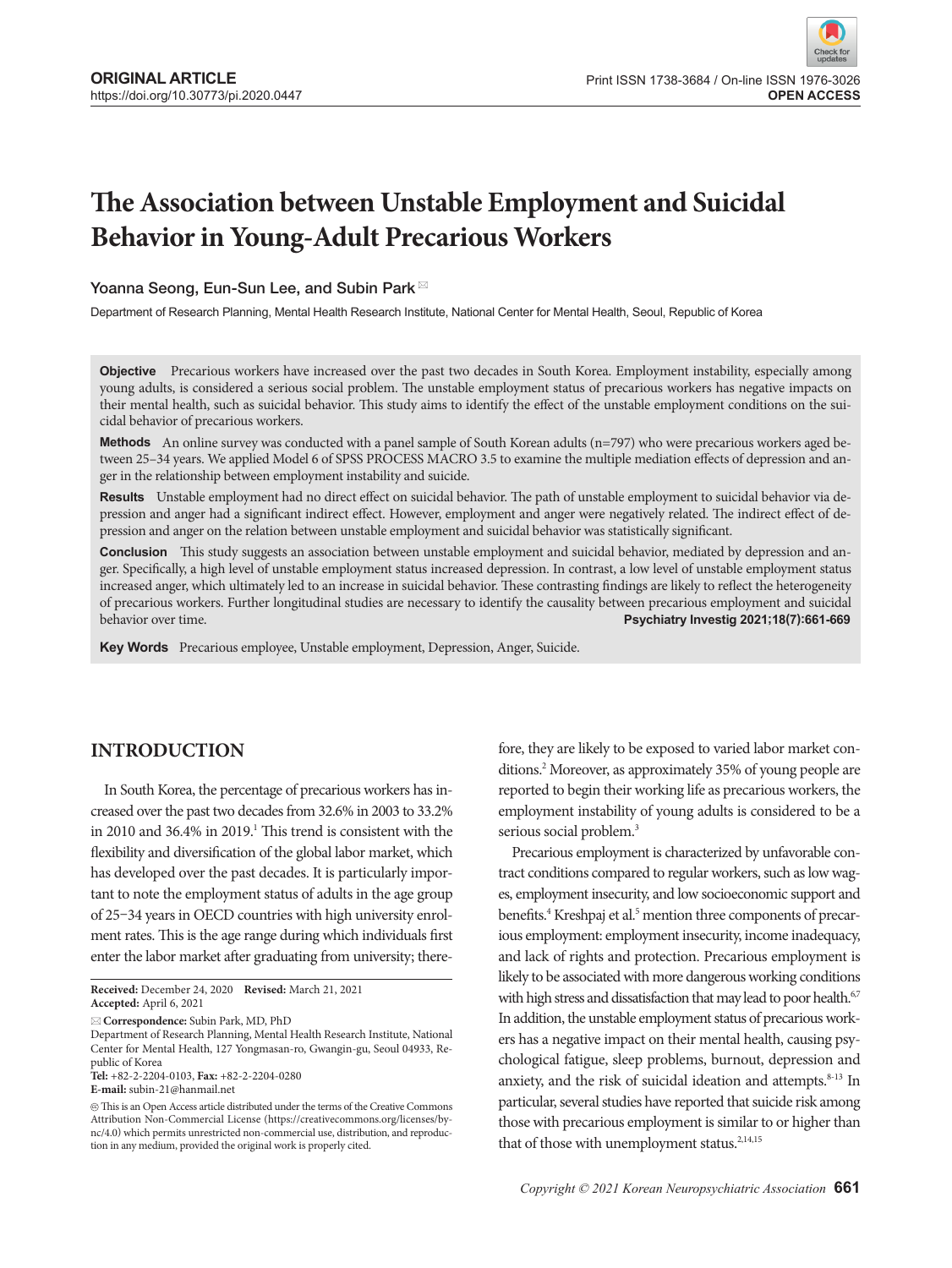Employment insecurity felt by precarious workers contributes to negative emotions such as anxiety, anger, and frustration as workers become concerned about their job performance, and consequently respond passively to their jobs.<sup>16</sup> Furthermore, the stress of unstable employment conditions induces powerlessness, frustration, and anger in the individual, which is likely to pose a risk factor for suicidal behavior.<sup>17</sup> A study revealed that anger acts as a potential predictor of the suicidal risk of depression,<sup>18</sup> and another study suggested that anger contributes to increasing the capability of suicide.19 Therefore, the roles of depressive symptoms and anger are important in the impact of employment instability on suicidal behavior.

In terms of the objective conditions of unstable employment, a study revealed that job insecurity and low job control were prospectively associated with suicidal thoughts.20 Economic difficulties such as insufficient or insecure income can raise the level of depression, and the absolute and relative deprivation resulting from this aggravates depression.<sup>21</sup> In addition, employment instability increases work tension, which is a known risk factor for depression, and can contribute to suicidal ideation.<sup>22</sup> Further, precarious workers have a high risk of being excluded from the social security system, which in turn is related to subjective health and depression.<sup>8,23</sup>

However, precarious employment does not necessarily have only negative effects. Differences have been reported among precarious workers' job satisfaction in terms of their spontaneity, such that high-income professionals tend to prefer adjusting their daily routines on their own terms, making it difficult to categorize them as typical precarious workers.<sup>24</sup> Wilkin<sup>25</sup> suggested that the reason why precarious workers' job satisfaction is inconsistent is because the industries and working conditions for precarious workers are diverse. Thus, as job satisfaction is directly related to mental health issues, such as depression and anxiety,25-27 owing to the heterogeneity among precarious workers, the impact on mental health may vary depending on the characteristics of the specific job.

To select high-risk workers, especially among precarious workers, and find ways to intervene, we aimed to identify the effect of the unstable employment conditions of precarious workers on suicidal behavior. Young adults are at a stage of life where their goals involve professional achievements and developing social relationships through marriage and occupation;<sup>28</sup> however, they are also more likely to be exposed to unstable working conditions than other age groups, increasing the likely risk of mental stress. Therefore, this study focuses on young adults at the first age of entry into the labor market, to identify the risks of their mental health. Based on previous reports on the association between unstable employment and poor mental health, such as depression,  $4,9,29,30$  which is associated with suicidal behavior,<sup>10,30,31</sup> it was hypothesized that 1) employment instability is related to suicidal behavior and 2) this tentative association is mediated by depression and anger. The hypothetical model is presented in Figure 1.

# **METHODS**

## **Participants**

An online survey was conducted in May 2020 with a panel sample of South Korean adults (n=797) who were precarious workers aged between 25–34 years. To recruit the participants, an online research service utilized its own consumer panel site (www.invight.co.kr). Quotas were imposed to reflect the age distribution of the population. The research service sent an email including invitations to ask for participation in this study to a random panel of potential respondents who had completed another survey at least once within a year. From the 62,088 individuals who received the invitation email, 7,333 responded to the screening questions: 'What is your birthday?,' 'What is your current job,' 'What is the type of employment in your current job?' Of those 7,333 individuals, 797 participants met the inclusion criteria and were included in this study. A brief introduction and description of the study was given on the first page of the web survey. If participants consented, they clicked a "participate" button and began the survey. No identifying information was obtained. Participants who completed all questionnaires obtained online credits equal to KRW 2,000 for participation. The study was reviewed and approved by the Institutional Review Board of the National Center for Mental Health (No. 116271-2020-21).

## **Measures**

## **Sociodemographic characteristics**

Sociodemographic data regarding age, gender, education level, marital status, and socioeconomic status were collected.

#### **Employment status**

The participants were required to answer several questions about their employment status. We used questions from the Fifth Korean Working Condition Survey;<sup>32</sup> the questionnaire included job type, daily working hours, and monthly income as objective indicators of employment status. Additionally, the following were assessed as 'yes' or 'no' questions: job continuity



**Figure 1.** Hypothetical model.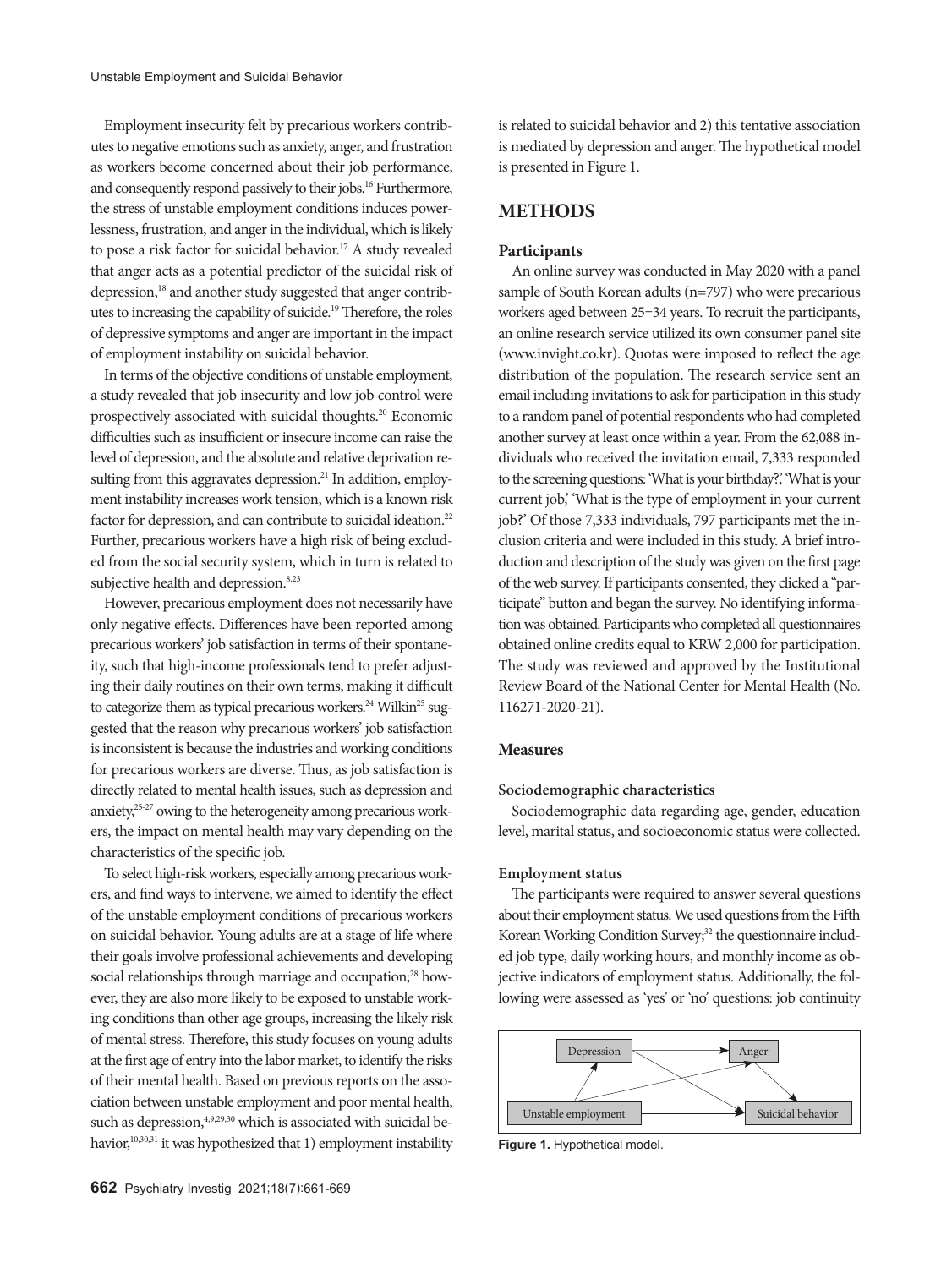(e.g., 'If you do not do anything wrong, can you keep working as long as you want?'), and social insurance ('Do you currently have social insurance?'). In addition, work level ('Do you think the main work you do in your current workplace is appropriate to your level of education or skills?'), career development ('How much do you think your current work will help your career path or career development?'), and satisfaction of work ('Are you satisfied with your current work?') were assessed as subjective indicators of employment status, and were rated by the respondents on a 5-point Likert scale ranging from 1 (completely disagree) to 5 (completely agree).

## **Unstable employment**

Kreshpaj et al.<sup>5</sup> suggested three components of precarious employment. Based on this suggestion, we constructed a new variable called 'unstable employment' using three variables in this study: monthly income, job continuity, and social insurance. In 2019, the average monthly wages of Korean workers in their 20s and 30s were 2,066,000 and 2,965,000 KRW, respectively.<sup>1</sup> Based on the average wage by age group, 0 points were given for monthly income above the standard and 1 point was given for an income below the standard. Both work continuity and insurance coverage received 1 point each if there was no work continuity and no insurance. The final scores were then added together to calculate the total score for unstable employment. The range of scores was 0–3, with higher scores indicating graver job instability.

#### **Mental health variables**

Depressive symptoms were measured using the General Health Questionnaire-12 (GHQ-12), developed for screening non-specific psychiatric symptoms.<sup>33</sup> We used the Korean version of the GHQ-12 (K-GHQ-12), which was translated and validated by Park et al.<sup>34</sup> The K-GHQ-12 suggests two factors: depression and anxiety, and social dysfunction. We used the 'depression and anxiety' factor, which comprises seven items of the questionnaire. The items are rated on a scale ranging from 0 (not at all) to 3 (always experiencing symptoms); a higher score indicates a more severe level of psychological distress.

Anger was assessed using the Buss-Perry Aggression Questionnaire (BPAQ), which was developed to comprehensively determine the instrumental/motor, emotional, and cognitive elements of aggression, and comprises 29 questions measuring physical, verbal, angry, and hostile anger.<sup>35</sup> In this study, out of a total of 27 questions on the Korean scale, $36$  only 5 questions corresponding to the emotional dimension of aggression were used. The K-BPAQ is rated using a 5-point Likert scale (1=not at all to 5=strongly agree), and the item scores were summed for a total score, with higher scores indicating higher levels of aggression.

The Suicidal Behavior Questionnaire-Revised (SBQ-R) was used to assess suicidal behavior. The Suicide Behavior Scale  $(SBO)$  is a measure developed by Linehan and Nielsen<sup>37</sup> to assess past and present suicide behavior, and comprises 34 questions. In this study, we used a modified version of the SBQ, which is a four-question self-reporting questionnaire developed by Osman et al.38 translated and validated with a Korean sample by Lee and Kwon.<sup>39</sup> The total score is 18 points, and if the nonclinical adult group has a total score of 7 or higher, the risk of suicide is considered high<sup>38</sup> If the clinical adult group has a total score of 8 or higher, the suicidal risk is also considered high.<sup>38</sup>

## **Statistical analysis**

Descriptive statistics were used to describe the sociodemographic characteristics of the data. To explore the association between the variables in the study, Pearson's correlation analysis was performed. We applied Model 6 of SPSS PROCESS MACRO 3.5<sup>40</sup> to calculate the multiple mediation effect of depression and anger on the relationship between employment instability and suicide. All dependent variables were positively skewed (skewness: depression, 0.371; anger, 0.241, suicidal behavior, 1.065). To exclude the impact of the sociodemographic variables (viz. age, gender, education level, marital status, and socioeconomic status) on the mediation analysis, these variables were controlled as covariates. All statistical analyses were performed using SPSS 26.0 (IBM Corp., Armonk, NY, USA), with the statistical significance level set at  $\alpha$ =0.05.

# **RESULTS**

## **Descriptive analysis**

Table 1 shows the sociodemographic characteristics of the 797 participants (446 women, 56%; mean age=29.67±2.9 years). The number of respondents aged 20–29 years and 30–34 years was 378 (47.4%) and 419 (52.6%), respectively. A large number of the participants had an education level higher than a bachelor's degree (university=56.5%; graduate school and above= 10.9%), and 82.2% had never been married. Regarding socioeconomic status (SES), 45.7% of the participants indicated 'middle-low' and 22.5% indicated 'low-high' levels. A total of 33.4% of the respondents were office workers, and 18.7% were professionals.

Additionally, sociodemographic characteristics by each item (income, employment continuity, insurance) that constitutes unstable employment were presented as Supplementary Table 1, 2, and 3 (in the online-only Data Supplement). Specifically, in terms of income stability, the difference in educational background between the stable and unstable groups has been shown to be statistically significant ( $\chi^2$ =10.8, p<0.05). Among them, stable group had 18.6% with graduate school or higher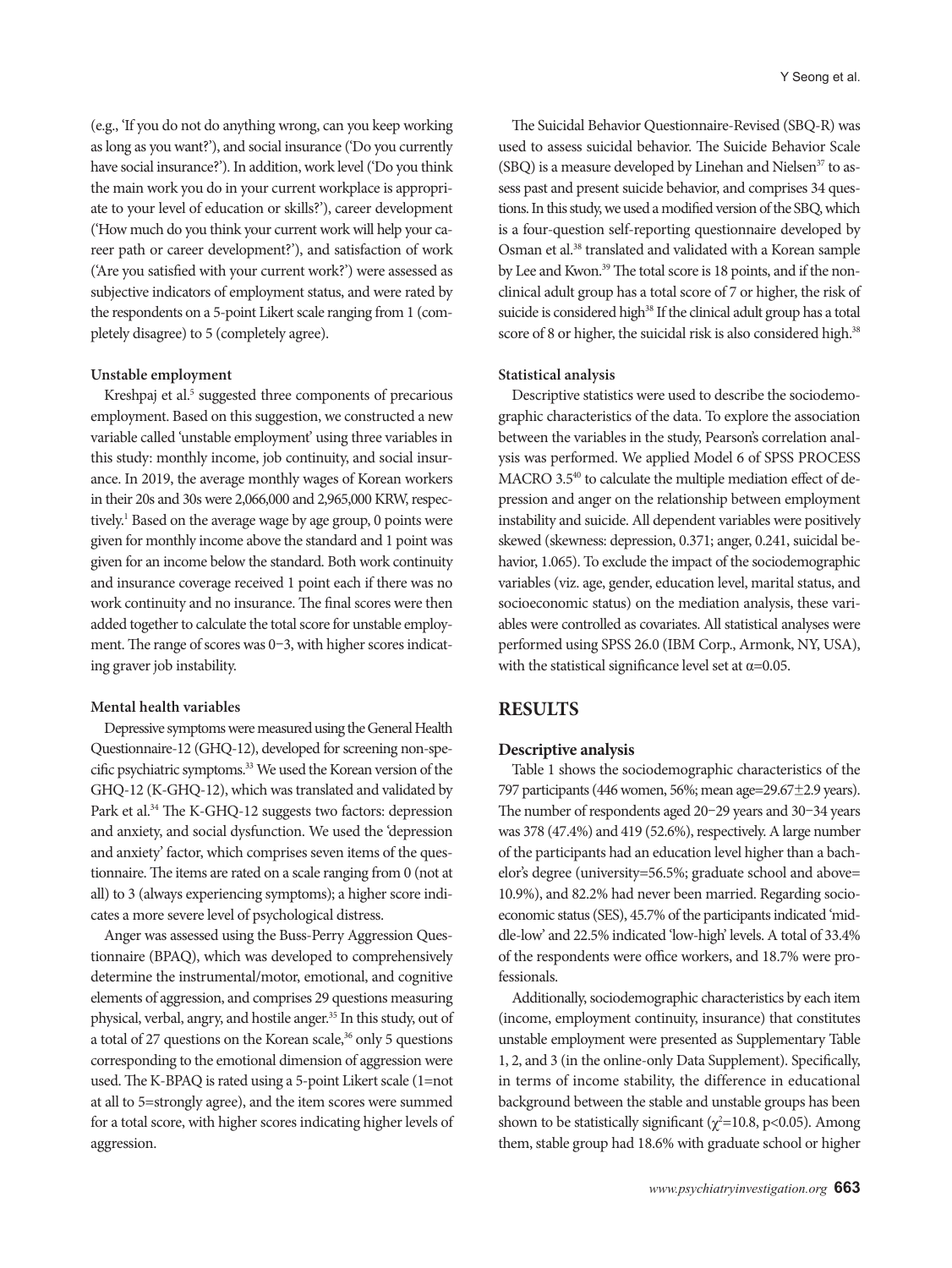education, while the unstable group had only 9.6% with graduate school or higher education. There was also a difference in job type, with the highest proportion of professionals, at 34.7%, among the stable group, while the unstable group has the highest proportion of office workers, at 35.6%.

| Table 1. Sociodemographic characteristics of the participants |  |  |  |
|---------------------------------------------------------------|--|--|--|
|---------------------------------------------------------------|--|--|--|

| Characteristics                             | $N = 797$   |
|---------------------------------------------|-------------|
| Sex                                         |             |
| Male                                        | 351 (44)    |
| Female                                      | 446 (56)    |
| Age (years)                                 | 29.67 (2.9) |
| $20 - 29$                                   | 378 (47.4)  |
| $30 - 34$                                   | 419 (52.6)  |
| Education                                   |             |
| High school                                 | 131 (16.4)  |
| College                                     | 129 (16.2)  |
| University                                  | 450 (56.5)  |
| Graduate school and above                   | 87 (10.9)   |
| Marital status                              |             |
| Never married                               | 655 (82.2)  |
| Married                                     | 142 (17.8)  |
| Socio-economic status                       |             |
| High-high                                   | 3(0.4)      |
| High-low                                    | 9(1.1)      |
| Middle-high                                 | 140 (17.6)  |
| Middle-low                                  | 364 (45.7)  |
| Low-high                                    | 179 (22.5)  |
| Low-low                                     | 102 (12.8)  |
| Monthly income (KRW)                        |             |
| $\leq$ 1,500,000                            | 304(38.1)   |
| 1,550,000-2,500,000                         | 399 (50.1)  |
| >2,500,000                                  | 94 (11.8)   |
| Job type                                    |             |
| Manager                                     | 19(2.4)     |
| Professional                                | 149 (18.7)  |
| Engineer and semi-professional              | 53(6.6)     |
| Office worker                               | 274 (34.4)  |
| Service worker                              | 127 (15.9)  |
| Sales worker                                | 42(5.3)     |
| Skilled worker in agriculture and fisheries | 2(0.3)      |
| Functional worker                           | 18(2.3)     |
| Mechanical worker                           | 19(2.4)     |
| Manual worker                               | 92 (11.5)   |
| Soldier                                     | 2(0.3)      |

Data are presented as the mean (SD) N (%). SD: standard deviation

#### **Correlation analysis**

Pearson's correlations were conducted to explore the relationship between the variables, and Table 2 shows the results of the analysis. Education level (r=-0.09, p<0.05), SES (r=-0.2, p<0.001), and monthly income  $(r=0.47, p<0.001)$  were negatively related with unstable employment. However, gender and age factors were not associated with unstable employment. Regarding subjective indicators of participants' work, the satisfaction of work ( $r=-0.19$ ,  $p<0.001$ ), perception of work level ( $r=-0.14$ , p<0.001), and association of work with their career development ( $r=-0.17$ ,  $p<0.001$ ) were all negatively related with unstable employment. In addition, depression  $(r=0.15, p<0.001)$  was reported to have a positive relationship with unstable employment. Most subjective indicators were negatively related to the mental health variables. In other words, satisfaction with work and career development had a negative relationship with depression, anger, and suicidal behavior (Table 2). However, we could not find a significant relationship between work level and anger.

#### **Mediation analysis**

Although we focused on the association between unstable employment status of precarious workers and suicidal behavior, we did not identify a significant relationship between them in the correlation analysis. However, unstable employment had a positive correlation with depression, and depression had a significant association with anger and suicidal behavior. For a clearer investigation, we assumed that depression and anger were potential risk factors as mediators and constructed a mediation model.

Table 3 shows the results of the mediation analyses to determine the significance of the indirect effect of unstable employment on suicidal behavior through depression and anger. At first, unstable employment had a significant positive association with depression (B=0.793, p<0.01). When unstable employment and depression were inserted as predictors into the regression model of anger, depression had a positive effect (B= 0.206, p<0.001). On the other hand, unstable employment had a negative impact on anger (B=-0.515, p<0.01). Finally, the effect of anger, depression, and unstable employment on suicidal behavior was significant. While anger and depression had a positive association with suicidal behavior, unstable employment had no direct effect on suicidal behavior. The model accounted for approximately 32.1% of the variance in suicidal behavior, indicating that the complete mediation model was statistically supported.

The results of the indirect effect are illustrated in Table 4. The path from unstable employment to suicidal behavior via depression was significant [B=0.185, 95% CI=(0.041, 0.329)]. The path of unstable employment to suicidal behavior via anger was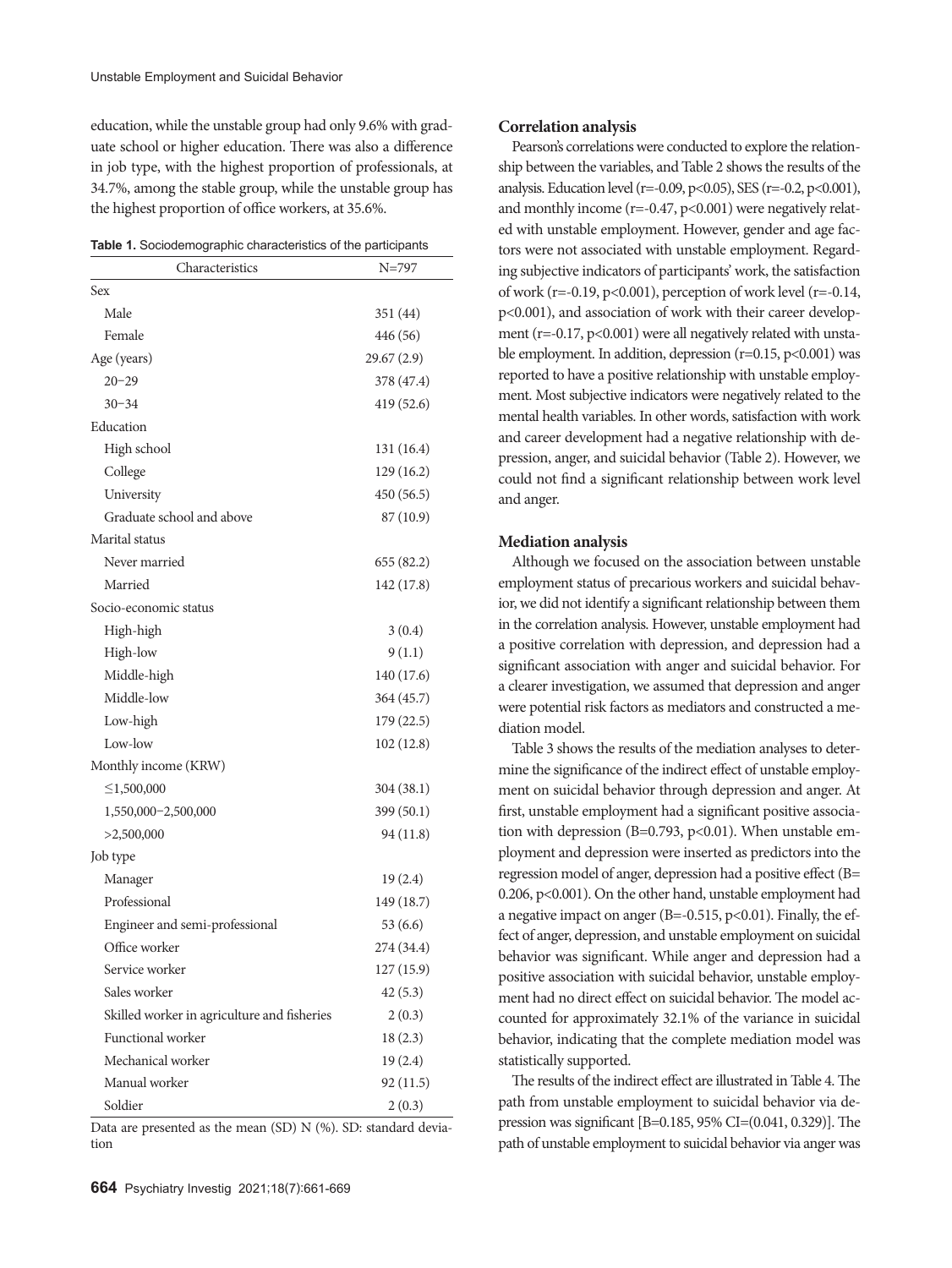**Table 2.** Correlations among variables

| Variable              |                       | 2                     | 3        | 4                     | 5                                         | 6                  | 7                     | 8                     | 9                   | 10                 | 11                 | 12 |
|-----------------------|-----------------------|-----------------------|----------|-----------------------|-------------------------------------------|--------------------|-----------------------|-----------------------|---------------------|--------------------|--------------------|----|
| Unstable employment 1 |                       |                       |          |                       |                                           |                    |                       |                       |                     |                    |                    |    |
| Sex                   | 0.036                 | 1                     |          |                       |                                           |                    |                       |                       |                     |                    |                    |    |
| Age                   | 0.056                 | $-0.066$              | 1        |                       |                                           |                    |                       |                       |                     |                    |                    |    |
| Education             | $-0.09*$              | $0.072*$              | 0.049    | 1                     |                                           |                    |                       |                       |                     |                    |                    |    |
| Socioeconomic status  | $-0.195^{\ddagger}$   | 0.097 <sup>†</sup>    | $-0.038$ | $0.247^{\ddagger}$    | - 1                                       |                    |                       |                       |                     |                    |                    |    |
| Monthly income        | $-0.474$ <sup>‡</sup> | $-0.127$ <sup>‡</sup> | $0.182*$ | 0.108 <sup>†</sup>    | $0.213*$                                  | 1                  |                       |                       |                     |                    |                    |    |
| Satisfaction-work     | $-0.185+$             | 0.034                 | 0.029    | 0.129 <sup>‡</sup>    | 0.19 <sup>‡</sup>                         | 0.153 <sup>‡</sup> | -1                    |                       |                     |                    |                    |    |
| Work level            | $-0.14^{\ddagger}$    | 0.032                 | 0.032    | 0.047                 | $0.185^{\ddagger}$                        | $0.23^{\ddagger}$  | $0.375^{\ddagger}$    | -1                    |                     |                    |                    |    |
| Career development    | $-0.174$ <sup>‡</sup> | 0.018                 | 0.063    | $0.222$ <sup>‡</sup>  | 0.226 <sup>‡</sup>                        | $0.248^{\ddagger}$ | $0.452^{\ddagger}$    | $0.562^{\ddagger}$    | $\overline{1}$      |                    |                    |    |
| Depression            | 0.148 <sup>‡</sup>    | 0.012                 | $-0.018$ | $-0.148^{\ddagger}$   | $-0.294$ <sup><math>\ddagger</math></sup> | $-0.152^+$         | $-0.338^{+}$          | $-0.133^{\ddagger}$   | $-0.277^{\ddagger}$ | 1                  |                    |    |
| Anger                 | $-0.033$              | $0.121$ <sup>‡</sup>  | 0.04     | $-0.128$ <sup>‡</sup> | $-0.102$ <sup>+</sup>                     | $-0.014$           | $-0.096$ <sup>+</sup> | $-0.063$              | $-0.13^{\ddagger}$  | 0.36 <sup>‡</sup>  | 1                  |    |
| Suicidal behavior     | 0.06                  | 0.129 <sup>‡</sup>    | $-0.052$ | $-0.135^{+}$          | $-0.181^{\ddagger}$                       | $-0.067$           | $-0.167^{\ddagger}$   | $-0.124$ <sup>‡</sup> | $-0.2^{\ddagger}$   | $0.535^{\ddagger}$ | 0.309 <sup>‡</sup> | 1  |
|                       |                       |                       |          |                       |                                           |                    |                       |                       |                     |                    |                    |    |

\*p<0.05, †p<0.01, ‡p<0.001

#### **Table 3.** Results of serial multiple mediation analysis

| Dependent  | Predictors          | B        | <b>SE</b> |                     |          | 95% CI  | F                     | $R^2$ |
|------------|---------------------|----------|-----------|---------------------|----------|---------|-----------------------|-------|
| variables  |                     |          |           |                     | LL       | UL      |                       |       |
| Depression | Unstable employment | 0.793    | 0.304     | $2.607*$            | 0.196    | 1.389   | $16.678^{\dagger}$    | 0.112 |
|            | Depression          | 0.206    | 0.019     | 10.686 <sup>+</sup> | 0.168    | 0.244   | 22.972 <sup>+</sup>   | 0.169 |
| Anger      | Unstable employment | $-0.515$ | 0.166     | $-3.115*$           | $-0.84$  | $-0.19$ |                       |       |
|            | Anger               | 0.105    | 0.029     | $3.686^{\dagger}$   | 0.049    | 0.161   | $46.657$ <sup>†</sup> | 0.321 |
| Suicide    | Depression          | 0.233    | 0.017     | 14.102 <sup>†</sup> | 0.201    | 0.266   |                       |       |
|            | Unstable employment | $-0.086$ | 0.133     | $-0.645$            | $-0.348$ | 0.176   |                       |       |
| Suicide    | Unstable employment | 0.062    | 0.154     | 0.401               | $-0.24$  | 0.364   | $10.763^{\dagger}$    | 0.076 |

\*p<0.01, †p<0.001. B: unstandardized regression coefficient, SE: standard error, CI: confidence interval, LL: lower limit, UL: upper limit, R2 : coefficient of determination

#### **Table 4.** Indirect effect among variables

| Path                                                                                   |          | <b>BootSE</b> | <b>BootLLCI</b> | BootULCL |
|----------------------------------------------------------------------------------------|----------|---------------|-----------------|----------|
| Unstable employment $\rightarrow$ depression $\rightarrow$ suicide                     | 0.185    | 0.074         | 0.041           | 0.329    |
| Unstable employment $\rightarrow$ anger $\rightarrow$ suicide                          | $-0.054$ | 0.025         | $-0.111$        | $-0.015$ |
| Unstable employment $\rightarrow$ depression $\rightarrow$ anger $\rightarrow$ suicide | 0.017    | 0.009         | 0.003           | 0.037    |

B: unstandardized coefficient, BootSE: Bootstrap estimates standard error, BootLL(UL)CL: Bootstrap estimates the lower limit (upper limit) of the confidence interval

also valid; in contrast to the previous path, unstable employment and anger were negatively related [B=-0.054, 95% CI=(-0.111, -0.015)]. This means that the lower the level of unstable employment (i.e., a stable employment status), the higher the anger, which increased the risk of suicidal behavior. Lastly, the indirect effect of depression and anger between unstable employment and suicidal behavior was statistically significant (B= 0.017, 95% CI=(0.003, 0.037)]. The path coefficient of the study model is presented in Figure 2.

## **DISCUSSION**

The aim of this study was to examine the effect of employment instability on precarious workers' mental health. In particular, we focused on suicidal behavior and tried to reveal the role of depression and anger regarding the relationship between employment instability and suicidal behavior.

The results showed that the link between unstable employment status of precarious workers and suicidal behavior was significant. This finding supports the results of preceding studies that unstable status of precarious employment contributes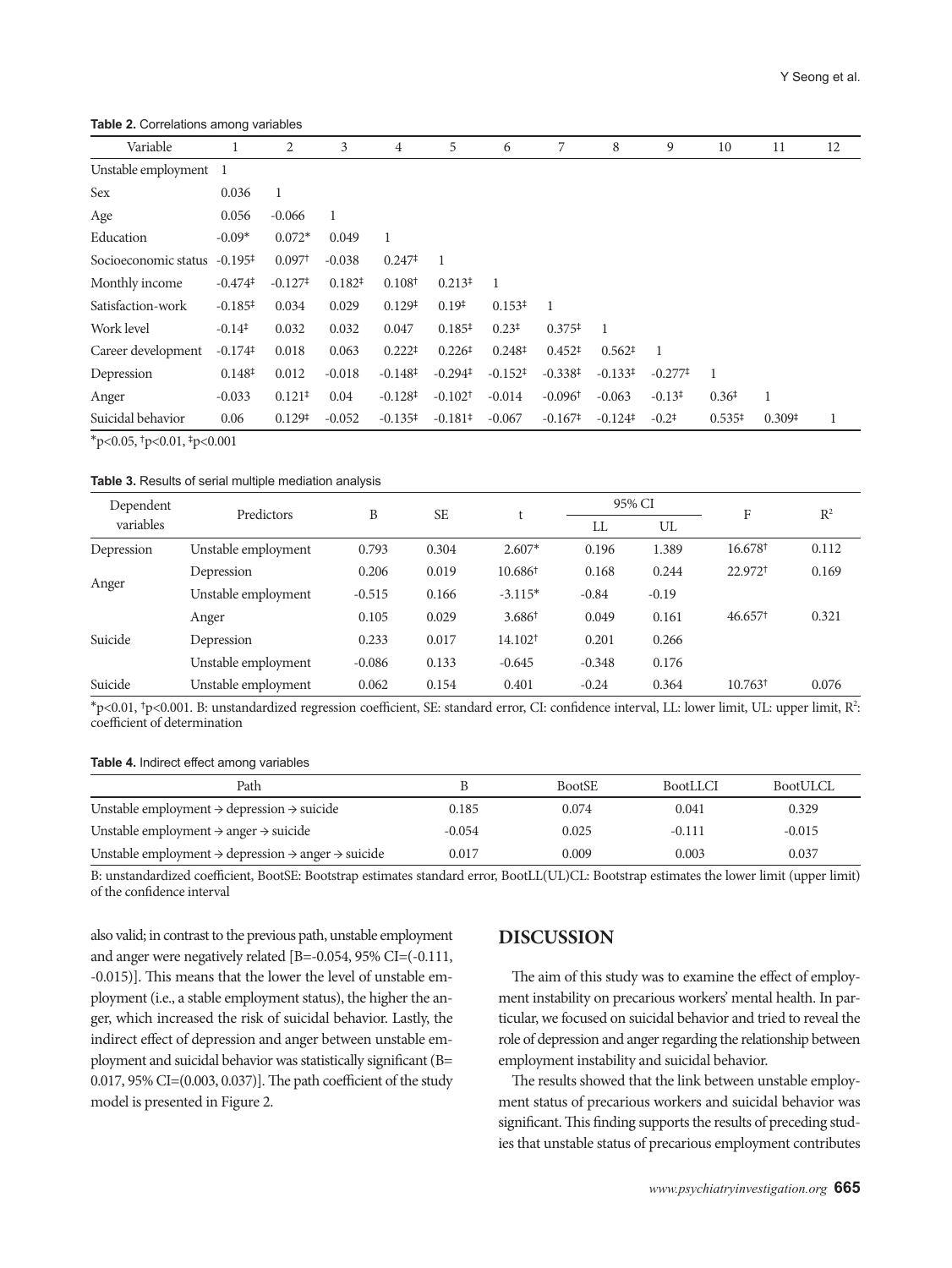

**Figure 2.** Model of serial multiple mediating effects footnote: the numbers indicate standardized regression coefficients. \*p<0.01, †p<0.001.

to the risk of suicide.<sup>2,10,30,31,41,42</sup> Milner et al.<sup>43</sup> suggested that low job control, job insecurity, and poor income were likely to increase suicidal thoughts. Several previous studies have mentioned that low incomes of precarious workers are associated with suicidal risk.<sup>9,10,30</sup> These results are consistent with our findings. Particularly, our study found that a majority of the participants (85.2%) received lower than average income as compared to the general population of the same age group.<sup>1</sup> This income inequality of precarious workers is a serious problem. In addition, precarious workers are known to be at higher risk of being excluded from social security benefits, and social exclusion is likely to induce mental health problems such as depression and suicide.<sup>44</sup> Other studies have indicated that employment instability could lead to a loss of belonging or social integration, increasing vulnerability to suicide, especially in women.<sup>45</sup> In addition, a panel study conducted in South Korea found that the variables most significantly related to precarious workers' suicidal ideation were subjective health conditions and sleeping hours, indicating that the risk of precarious employees' suicide was closely related to irregular living patterns and physical health.42

The association between unstable employment status of precarious workers and suicidal behavior was found to be fully mediated by depression and anger. Similar to previous studies, this study confirms that depression is a powerful factor affecting precarious workers' suicidal risk.<sup>10,30</sup> Socioeconomic deprivation due to employment instability was associated with depression in precarious workers.21 In addition, a longitudinal study showed that precarious employment was related to the development of depressive symptoms.<sup>46</sup> As is well known, depression is considered the most influential risk factor for suicide in many studies;<sup>47-50</sup> therefore, the depression of non-regular workers is a contributing factor in increasing the risk of suicide. To our knowledge, research addressing anger in the context of the mental health of precarious workers has not been conducted so far. A qualitative study using interviews with 15 precarious workers suggested that job stress regarding unstable employment could be related to powerlessness, frustration, and anger;<sup>17</sup> therefore, our finding makes this assumption clearer. Moreover, this study considered the role of anger as a kind of 'accelerator'19 and found that job insecurity increases depression, and depression increases anger levels, leading to suicidal

behavior. Further, as has been established by previous studies, we demonstrated that depression and anger have a strong effect on suicidal behavior.<sup>18,51-55</sup>

It is particularly notable that the unstable employment status of precarious workers and anger had a negative association, which was an unexpected result, and may have been caused by the heterogeneity of samples. Based on our findings, one possible explanation is that lower instability of employment was related to higher education levels. Highly educated workers have high expectations of wages,<sup>56</sup> and for them, opportunities regarding personal career are more important than other terms of a contract when choosing a job.<sup>57</sup>

Moreover, lower-than-expected wage and opportunities for personal growth are associated with job attitude and satisfaction.<sup>58,59</sup> Further, a study by Yang et al.<sup>60</sup> with a sample comparable to ours in terms of educational levels and job types showed that the job satisfaction or organizational commitment of precarious workers was higher than that of permanent workers due to expectations for the future, but was lower than that of permanent workers in terms of demands for compensation and pointing out problems within the company. In other words, these results seem to reflect the reality of precarious workers who are unable to actively express their opinions to improve work-related dissatisfaction. Therefore, despite the stable employment status, it is possible that the gap between expectations and reality increases anger in precarious workers.<sup>61</sup> On the other hand, another possible explanation for the unexpected outcome is that highly unstable precarious employees might suppress their anger. As mentioned in the results section and in the Supplement Table 1 (in the online-only Data Supplement), more than 50% of people experiencing income inequality were office workers and service workers who were likely to experience the atmosphere within hierarchical organizations. Fitness<sup>62</sup> revealed that there were differences in anger expression depending on the occupational position, and low-powered workers used passive methods such as calming emotions or avoiding situations. Considering that all of the participants of this study are young adults and usually have a short period of employment, it is highly likely that they will hold low-level positions and suppress their anger. However, further research is needed to determine whether consistent results can be confirmed.

Some limitations of the current study are as follows. First, we created a new continuous variable by combining different factors that constitute the instability of employment to reflect the heterogeneity of precarious workers. In addition, to facilitate the quantification of unstable employment in statistical terms, each component was arbitrarily categorized as 0 and 1 according to certain criteria; however, it was limited in fully considering the heterogeneous characteristics of precarious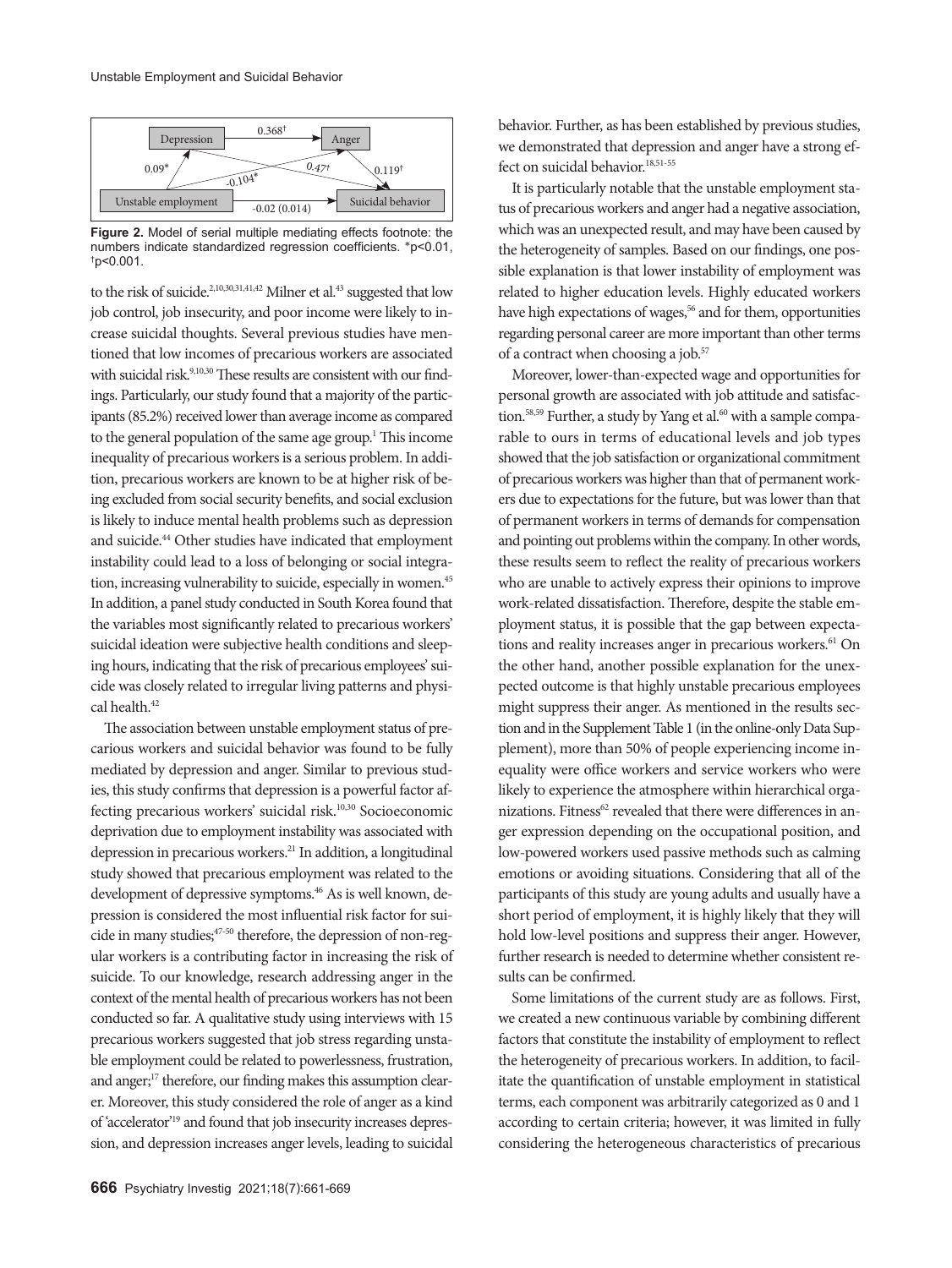workers. A previous study showed that job satisfaction varied depending on the spontaneity of precarious workers or their educational level.24 Therefore, in future research, a comparative study subdividing the groups of precarious workers regarding their spontaneity and other such distinct variables would help to clarify the effect of unstable employment on mental health. Second, all dependent variables were positively skewed, Statistically, skewness below 2 is considered normal,<sup>63</sup> and all dependent variables are represented below 2. However, positive skewness can result in biased results, so careful interpretation and application of results are needed. Third, the participants of this study may not be a truly representative sample of precarious workers among Korean young adults because more than 50% of them were office workers or professionals and highly educated "white-collar workers." It is possible that the sample was biased due to the use of an online survey format. Finally, owing to the cross-sectional design of the study, we were unable to reveal temporal relationships between the variables. Some researchers have suggested the possibility that people with poorer mental health are likely to select jobs with inferior conditions.<sup>64,65</sup> Therefore, further longitudinal studies are necessary to identify the causality between precarious employment and suicidal behavior over time.

Despite the limitations, we found some meaningful results. This study suggested an association between unstable employment and suicidal behavior, mediated by depression and anger. More specifically, a high level of unstable employment status increased depression. In contrast, a low level of unstable employment status increased anger, which ultimately led to an increase in suicidal behavior. These contrasting findings are likely to reflect the heterogeneity of precarious workers. Therefore, when establishing suicide prevention strategies for these workers, individual-focused approaches would be needed depending on their status of unstable employment. In other words, we suggest that it would be effective to establish a strategy focused on each unstable employment status, such as focusing more on preventing depression or alleviating stress for groups with higher employment instability and establishing policies such as increasing the wage level to address conditions that cause anger among those with lower employment instability.

#### **Supplementary Materials**.

The online-only Data Supplement is available with this article at https://doi.org/10.30773/pi.2020.0447.

#### Acknowledgments

This work was supported by a National Research Foundation of Korea (NRF) grant funded by the Korean Government (NRF-2019R1F1A1054199).

#### Conflicts of Interest

The authors have no potential conflicts of interest to disclose.

#### Author Contributions

Conceptualization: Subin Park, Eun-Sun Lee. Data curation: all authors. Formal analysis: Yoanna Seong, Eun-Sun Lee. Methodology: Subin Park. Writing—original draft: Yoanna Seong. Writing—review & editing: Yoanna Seong, Subin Park. Approval of final manuscript: all authors.

#### ORCID iDs

| Yoanna Seong | https://orcid.org/0000-0003-3548-4052 |
|--------------|---------------------------------------|
| Eun-Sun Lee  | https://orcid.org/0000-0002-8871-9778 |
| Subin Park   | https://orcid.org/0000-0002-4623-9899 |

#### **REFERENCES**

- 1. KOSIS. Wage and Working Hours by Age Group. Daejeon: Statistics Korea; 2019.
- 2. Kim C, Cho Y. Does unstable employment have an association with suicide rates among the young? Int J Environ Res Public Health 2017; 14:470.
- 3. KOSIS. Korean Survey of Careers and Mobility of Doctorate Holders. Daejeon: Statistics of Korea; 2017.
- 4. Rönnblad T, Grönholm E, Jonsson J, Koranyi I, Orellana C, Kreshpaj B, et al. Precarious employment and mental health: a systematic review and meta-analysis of longitudinal studies. Scand J Work Environ Health 2019;45:429-443.
- 5. Kreshpaj B, Orellana C, Burström B, Davis L, Hemmingsson T, Johansson G, et al. What is precarious employment? A systematic review of definitions and operationalizations from quantitative and qualitative studies. Scand J Work Environ Health 2020;46:235-247.
- 6. Chung HJ, Muntaner C. Employment conditions and inequalities in health: pathways and mechanisms. Korean Assoc Soc Policy 2011;18: 245-287.
- 7. Clarke M, Lewchuk W, de Wolff A, King A. 'This just isn't sustainable': precarious employment, stress and workers' health. Int J Law Psychiatry 2007;30:311-326.
- 8. Benach J, Vives A, Amable M, Vanroelen C, Tarafa G, Muntaner C. Precarious employment: understanding an emerging social determinant of health. Annu Rev Public Health 2014;35:229-253.
- 9. Jang SY, Jang SI, Bae HC, Shin J, Park EC. Precarious employment and new-onset severe depressive symptoms: a population-based prospective study in South Korea. Scand J Work Environ Health 2015;41:329- 337.
- 10. Min KB, Park SG, Hwang SH, Min JY. Precarious employment and the risk of suicidal ideation and suicide attempts. Prev Med 2015;71:72-76.
- 11. Park S, Lee D. Influence of job satisfaction, job stress, anger expression, depression, and hopelessness of junior officers of armed forces on their suicidal ideation. J Korean J Couns Psychother 2014;26:545-571.
- 12. Virtanen M, Kivimäki M, Joensuu M, Virtanen P, Elovainio M, Vahtera J. Temporary employment and health: a review. Int J Epidemiol 2005; 34:610-622.
- 13. Yoo KB, Park EC, Jang SY, Kwon JA, Kim SJ, Cho KH, et al. Association between employment status change and depression in Korean adults. BMJ Open 2016;6:e008570.
- 14. Kim W, Ki M, Choi M, Song A. Comparable risk of suicidal ideation between workers at precarious employment and unemployment: data from the Korean Welfare Panel Study, 2012–2017. Int J Environ Res Public Health 2019;16:2811.
- 15. Mäki N, Martikainen P. A register-based study on excess suicide mortality among unemployed men and women during different levels of unemployment in Finland. J Epidemiol Community Health 2012;66: 302-307.
- 16. Kiefer T. Feeling bad: antecedents and consequences of negative emotions in ongoing change. J Organ Behav 2005;26:875-897.
- 17. Toivanen S, Tarantino AO, Emmelin M, Östergren PO. Diverting blame to stay sane-young people's strategies for dealing with the men-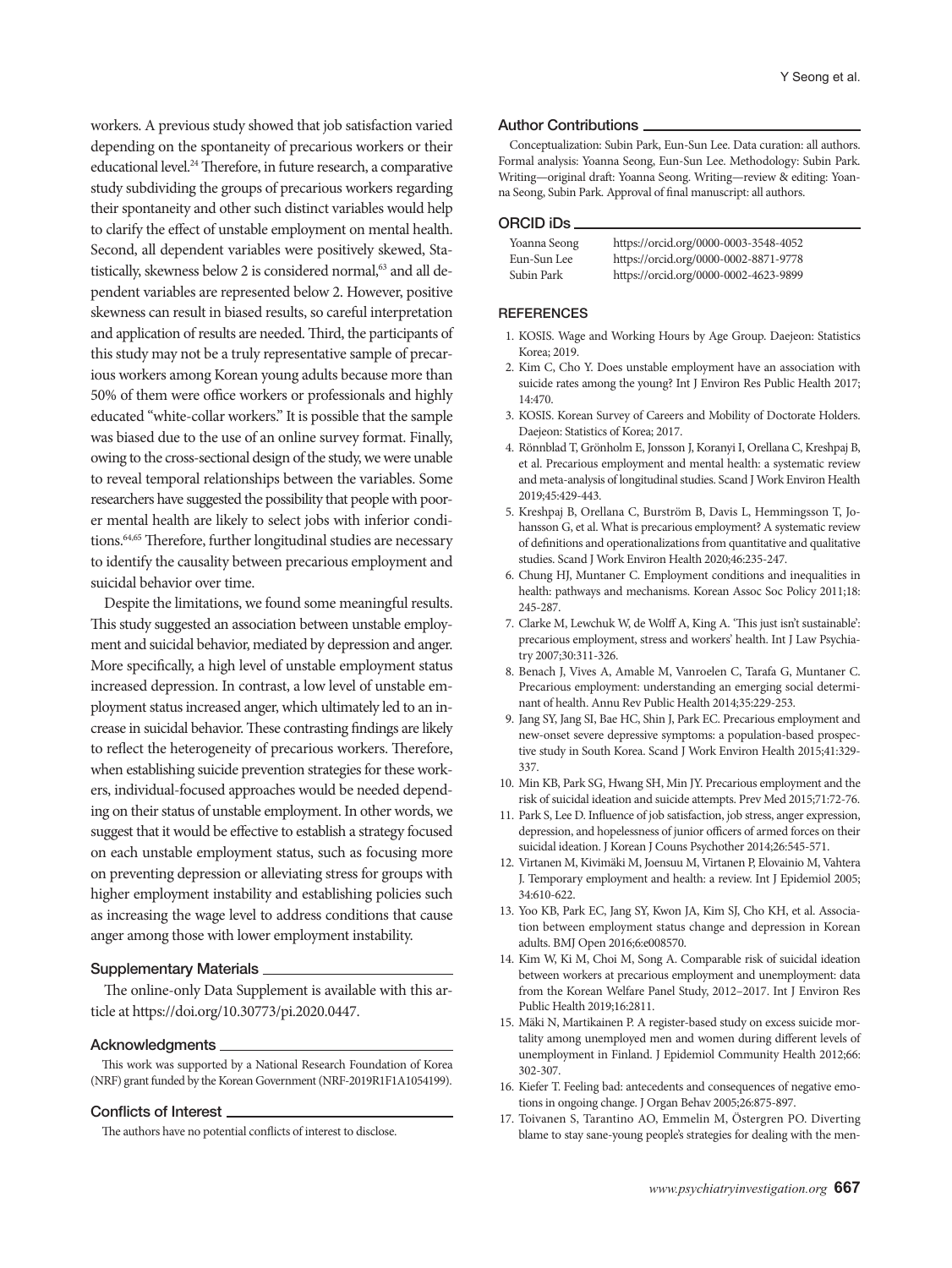#### Unstable Employment and Suicidal Behavior

tal health effects of precarious employment: a grounded theory study. BMC Public Health 2020;20:571.

- 18. Jandl M, Steyer J, Kaschka WP. Suicide risk markers in major depressive disorder: a study of electrodermal activity and event-related potentials. J Affect Disord 2010;123:138-149.
- 19. Hawkins KA, Hames JL, Ribeiro JD, Silva C, Joiner TE, Cougle JR. An examination of the relationship between anger and suicide risk through the lens of the interpersonal theory of suicide. J Psychiatr Res 2014;50: 59-65.
- 20. Milner A, LaMontagne AD, Spittal MJ, Pirkis J, Currier D. Job stressors and employment precarity as risks for thoughts about suicide: an Australian study using the Ten to Men Cohort. Ann Work Expo Health 2018;62:583-590.
- 21. De Witte H, Pienaar J, De Cuyper NJAP. Review of 30 years of longitudinal studies on the association between job insecurity and health and well‐being: is there causal evidence? Aust Psychol 2016;51:18-31.
- 22. Byun G, Lee H. The impact of employment instability on mental health: the case of South Korea. Health Soc Welfare Rev 2018;38:129-160.
- 23. Kim J. The impact of multidimensional social exclusions on atypical worker's self-rated health and depression: comparative analysis with typical worker. Health Soc Welfare Rev 2017;37:398-432.
- 24. Kim DH, Sung SH. The impact of the contingent worker's perception on job fit to job attitudes and interaction effect of voluntary choices. K J Industr Relat 2016;26:51-73.
- 25. Wilkin CL. I can't get no job satisfaction: meta‐analysis comparing permanent and contingent workers. J Organ Behav 2013;34:47-64.
- 26. Faragher EB, Cass M, Cooper CL. The Relationship between Job Satisfaction and Health: A Meta-Analysis. In From Stress to Wellbeing Volume 1. London: Palgrave Macmillan UK; 2013, p.254-271.
- 27. Nadinloyi KB, Sadeghi H, Hajloo N. Relationship between job satisfaction and employees mental health. Procedia Soc Behav Sci 2013;84: 293-297.
- 28. Roisman GI, Masten AS, Coatsworth JD, Tellegen A. Salient and emerging developmental tasks in the transition to adulthood. Child Dev 2004;75:123-133.
- 29. Canivet C, Bodin T, Emmelin M, Toivanen S, Moghaddassi M, Östergren PO. Precarious employment is a risk factor for poor mental health in young individuals in Sweden: a cohort study with multiple followups. BMC Pub Health 2016;16:687.
- 30. Han KM, Chang J, Won E, Lee MS, Ham BJ. Precarious employment associated with depressive symptoms and suicidal ideation in adult wage workers. J Affect Disord 2017;218:201-209.
- 31. Kraut A, Walld R. Influence of lack of full-time employment on attempted suicide in Manitoba, Canada. Scand J Work Environ Health 2003;29:15-21.
- 32. Occupational Safety and Health Research Institute. The Fifth Korean Working Conditions Survey. Ulsan: Occupational Safety and Health Research Institute; 2017.
- 33. Goldberg DP, Gater R, Sartorius N, Ustun TB, Piccinelli M, Gureje O, et al. The validity of two versions of the GHQ in the WHO study of mental illness in general health care. Psychol Med 1997;27:191-197.
- 34. Park JI, Kim YJ, Cho MJ. Factor structure of the 12-Item General Health Questionnaire in the Korean general adult population. J Korean Neuropsychiatr Assoc 2012;51:178-184.
- 35. Buss AH, Perry M. The aggression questionnaire. J Pers Soc Psychol 1992;63:452-459.
- 36. Kwon SM, Seo SG. Validation study of the Korean version of the Aggression Questionnaire. Korean J Clin Psychol 2002;21:487-501.
- 37. Linehan MM. Suicidal Behaviors Questionnaire. Seattle, WA: University of Washington; 1981.
- 38. Osman A, Bagge CL, Gutierrez PM, Konick LC, Kopper BA, Barrios FX. The Suicidal Behaviors Questionnaire-Revised (SBQ-R): validation with clinical and nonclinical samples. Assessment 2001;8:443-454.
- 39. Lee HS, Kwon JH. Validation for the Beck Scale for suicide ideation with Korean university students. Korean J Clin Psychol 2009;28:1155-

1172.

- 40. Hayes AF. PROCESS: A Versatile Computational Tool for Observed Variable Mediation, Moderation, and Conditional Process Modeling. Kansas: University of Kansas; 2012.
- 41. Yoon S, Kim JY, Park J, Kim SS. Loss of permanent employment and its association with suicidal ideation: a cohort study in South Korea. Scand J Work Environ Health 2017:457-464.
- 42. Lee W, Ha J. The association between nonstandard employment and suicidal ideation: data from the first~ fourth Korea National Health and Nutrition Examination Surveys. Korean J Occup Environ Med 2011;23:89-97.
- 43. Milner A, Witt K, LaMontagne AD, Niedhammer I. Psychosocial job stressors and suicidality: a meta-analysis and systematic review. Occup Environ Med 2018;75:245-253.
- 44. Rho BI, Son JH. The effect of social exclusion of marginal workers on mental health. Korean J Soc Welfare 2011;63:113-135.
- 45. Kposowa AJ, Ezzat DA, Breault K. New findings on gender: the effects of employment status on suicide. Int J Womens Health 2019;11:569- 575.
- 46. Quesnel-Vallée A, DeHaney S, Ciampi A. Temporary work and depressive symptoms: a propensity score analysis. Soc Sci Med 2010;70: 1982-1987.
- 47. Angst J, Angst F, Stassen H. Suicide risk in patients with major depressive disorder. J Clin Psychiatry 1999;60(Suppl 2):57-62.
- 48. Sokero TP, Melartin TK, Rytsälä HJ, Leskelä US, Lestelä-Mielonen PS, Isometsä ET. Prospective study of risk factors for attempted suicide among patients with DSM-IV major depressive disorder. Br J Psychiatry 2005;186:314-318.
- 49. Coryell W, Young EA. Clinical predictors of suicide in primary major depressive disorder. J Clin Psychiatry 2005;66412-417.
- 50. Oquendo MA, Galfalvy H, Russo S, Ellis SP, Grunebaum MF, Burke A, et al. Prospective study of clinical predictors of suicidal acts after a major depressive episode in patients with major depressive disorder or bipolar disorder. Am J Psychiatry 2004;161:1433-1441.
- 51. Goldberg EL. Depression and suicide ideation in the young adult. Am J Psychiatry 1981;138:35-40.
- 52. Goldney R, Winefield A, Saebel J, Winefield H, Tiggeman M. Anger, suicidal ideation, and attempted suicide: a prospective study. Compr Psychiatry 1997;38:264-268.
- 53. Lehnert KL, Overholser JC, Spirito A. Internalized and externalized anger in adolescent suicide attempters. J Adolesc Res 1994;9:105-119.
- 54. Mann JJ, Bortinger J, Oquendo MA, Currier D, Li S, Brent DA. Family history of suicidal behavior and mood disorders in probands with mood disorders. merican Journal of Psychiatry 2005;162:1672-1679.
- 55. Westefeld JS, Furr SR. Suicide and depression among college students. Prof Psychol Res Pr 1987;18:119-123.
- 56. Park C. The reservation wage of college graduates and employment. Quart J Labor Policy 2015;15:83-110.
- 57. Chae HS, Park JS. The exploratory study on the impact of the professional contingent workers on team members' acceptance and creative team performance. Asia-Pacific Journal of Business 2020;11:145-158.
- 58. Barnett BR, Bradley L. The impact of organisational support for career development on career satisfaction. Career Dev Int 2007;12:617-636.
- 59. Grund C, Sliwka D. The impact of wage increases on job satisfaction-Empirical evidence and theoretical implications. Institute for the Study of Labor (IZA), IZA Discussion Papers; 2001.
- 60. Yang BH, Hwang HY, Oah SZ, Lee JI. Differences of permanent and temporal employee in organizational commitment and job attitude. Korean J Indust Organ Psychol 2001;14:73-93.
- 61. Persson E. Testing the impact of frustration and anger when responsibility is low. J Econ Behav Organ 2018;145:435-448.
- 62. Fitness J. Anger in the workplace: an emotion script approach to anger episodes between workers and their superiors, co-workers and subordinates. J Organ Behav 2000;21:147-162.
- 63. Curran PJ, West SG, Finch JF. The robustness of test statistics to non-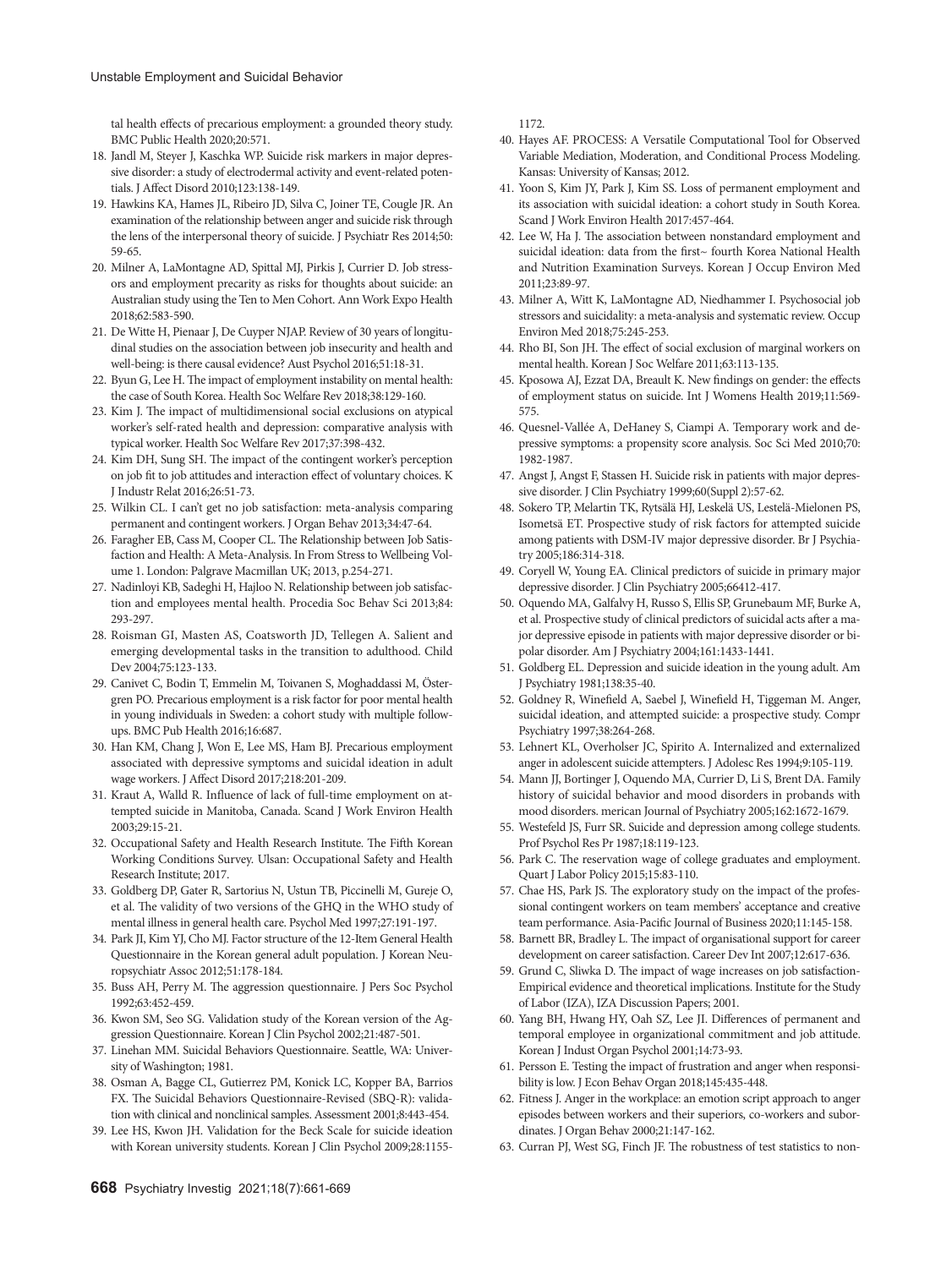normality and specification error in confirmatory factor analysis. Psychol Methods 1996;1:16-29.

64. Heponiemi T, Elovainio M, Manderbacka K, Aalto AM, Kivimäki M, Keskimäki I. Relationship between unemployment and health among health care professionals: health selection or health effect? J Psychosom Res 2007;63:425-431.

65. Milner A, Krnjacki L, LaMontagne A. Psychosocial job quality and mental health among young workers: a fixed-effects regression analysis using 13 waves of annual data. Scand J Work Environ Health 2017; 43:50-58.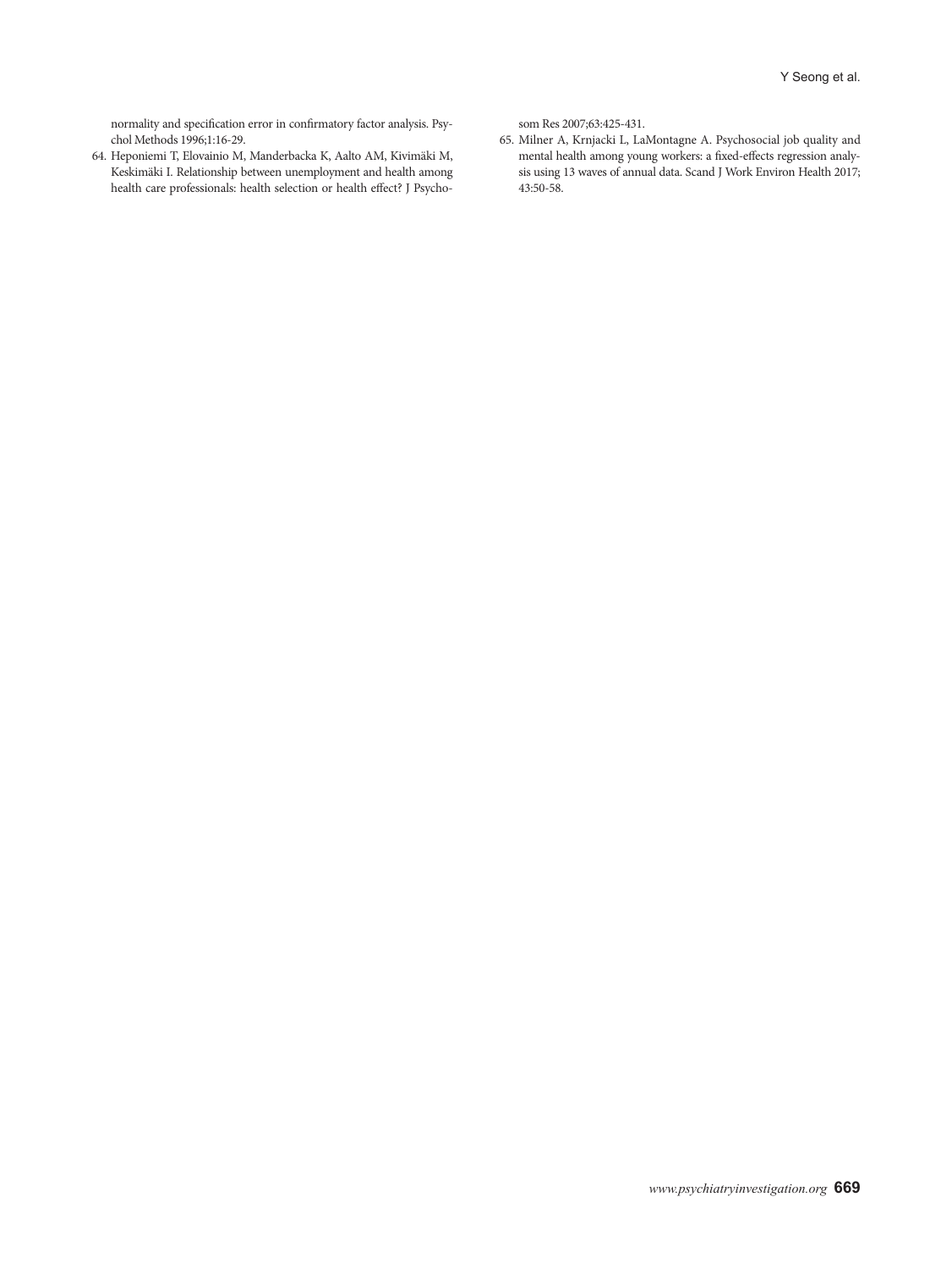| Characteristics                                | Stable        | Unstable      |
|------------------------------------------------|---------------|---------------|
|                                                | condition (1) | condition (0) |
| Sex                                            |               |               |
| Male                                           | 62(52.5)      | 289 (42.6)    |
| Female                                         | 56 (47.5)     | 390 (57.4)    |
| Age (years)                                    | 29.09 (2.56)  | 29.77 (2.94)  |
| Education                                      |               |               |
| High school                                    | 18(15.3)      | 113(16.6)     |
| College                                        | 12(10.2)      | 117(17.2)     |
| University                                     | 66 (55.9)     | 384 (56.6)    |
| Graduate school and above                      | 22(18.6)      | 65(9.6)       |
| Job type                                       |               |               |
| Manager                                        | 1(0.8)        | 18(2.7)       |
| Professional                                   | 41(34.7)      | 108(15.9)     |
| Engineer and semi-professional                 | 13(11)        | 40(5.9)       |
| Office worker                                  | 32(27.1)      | 242 (35.6)    |
| Service worker                                 | 15(12.7)      | 112(16.5)     |
| Sales worker                                   | 4(3.4)        | 38(5.6)       |
| Skilled worker in agriculture<br>and fisheries | 0             | 2(0.3)        |
| Functional worker                              | 3(2.5)        | 15(2.2)       |
| Mechanical worker                              | 3(2.5)        | 16(2.4)       |
| Manual worker                                  | 6(5.1)        | 86 (12.7)     |
| Soldier                                        | $\mathbf{0}$  | 1(0.3)        |

**Supplementary Table 1.** Sociodemographic characteristics by unstable employment condition-income

Data are presented as the mean (SD) N (%). SD: standard deviation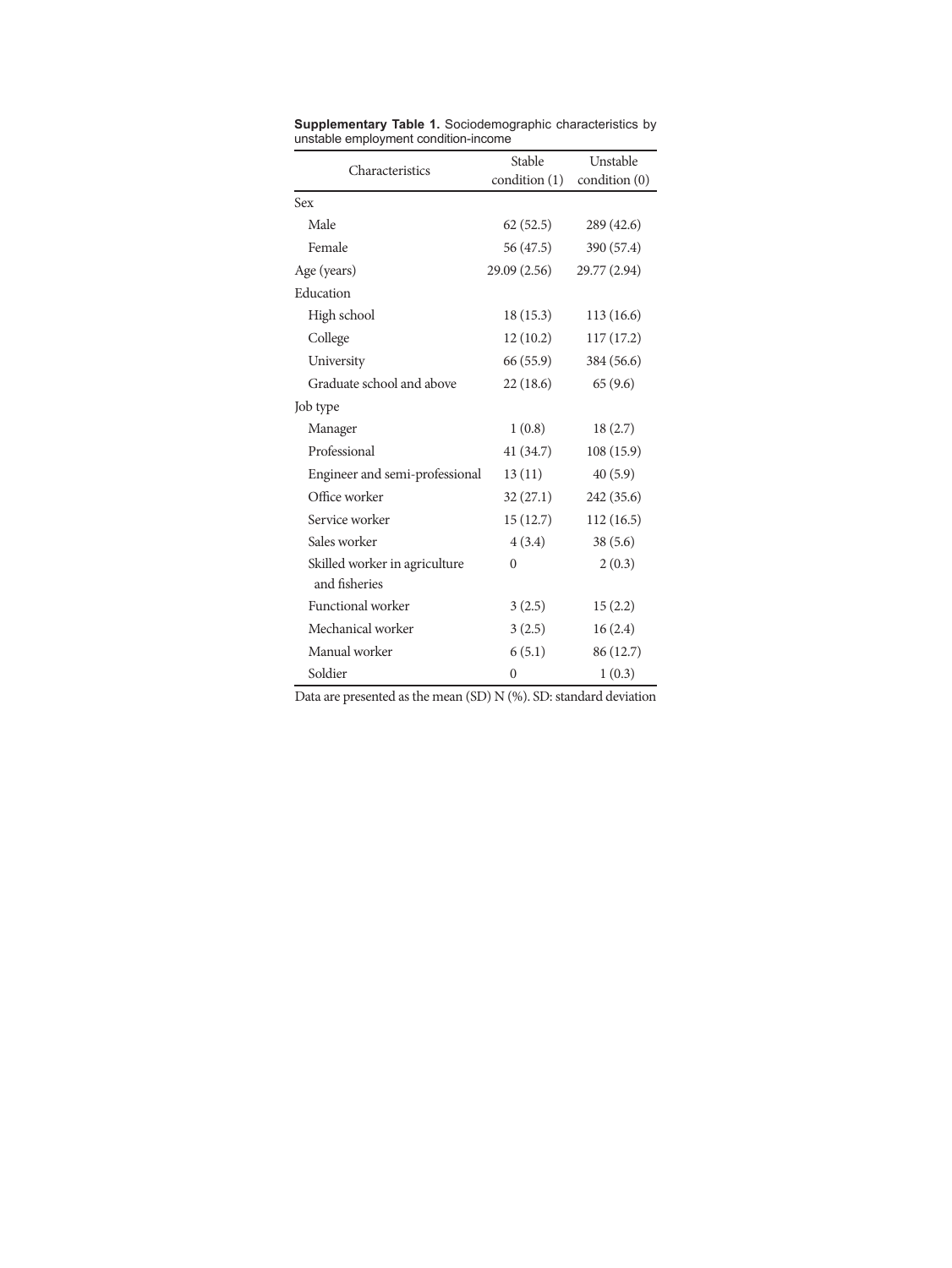| Characteristics                                | Stable       | Unstable      |
|------------------------------------------------|--------------|---------------|
|                                                | condition(1) | condition (0) |
| Sex                                            |              |               |
| Male                                           | 202(43.7)    | 149 (44.5)    |
| Female                                         | 260(56.3)    | 186(55.5)     |
| Age (years)                                    | 29.7 (2.82)  | 29.63(3.00)   |
| Education                                      |              |               |
| High school                                    | 59 (12.8)    | 72(21.5)      |
| College                                        | 77 (16.7)    | 52(15.5)      |
| University                                     | 266 (57.6)   | 184 (54.9)    |
| Graduate school and above                      | 60(13.0)     | 27(8.1)       |
| Job type                                       |              |               |
| Manager                                        | 10(2.2)      | 9(2.7)        |
| Professional                                   | 95(20.6)     | 54(16.1)      |
| Engineer and semi-professional                 | 31(6.7)      | 22(6.6)       |
| Office worker                                  | 208(45)      | 66 (19.7)     |
| Service worker                                 | 42(9.1)      | 85 (25.4)     |
| Sales worker                                   | 14(3)        | 28(8.4)       |
| Skilled worker in agriculture<br>and fisheries | 2(0.4)       | $\mathbf{0}$  |
| Functional worker                              | 11(2.4)      | 7(2.1)        |
| Mechanical worker                              | 11(2.4)      | 8(2.4)        |
| Manual worker                                  | 37(8)        | 55 (16.4)     |
| Soldier                                        | 1(0.2)       | 1(0.3)        |

**Supplementary Table 2.** Sociodemographic characteristics by unstable employment condition-insurance

Data are presented as the mean (SD) N (%). SD: standard deviation